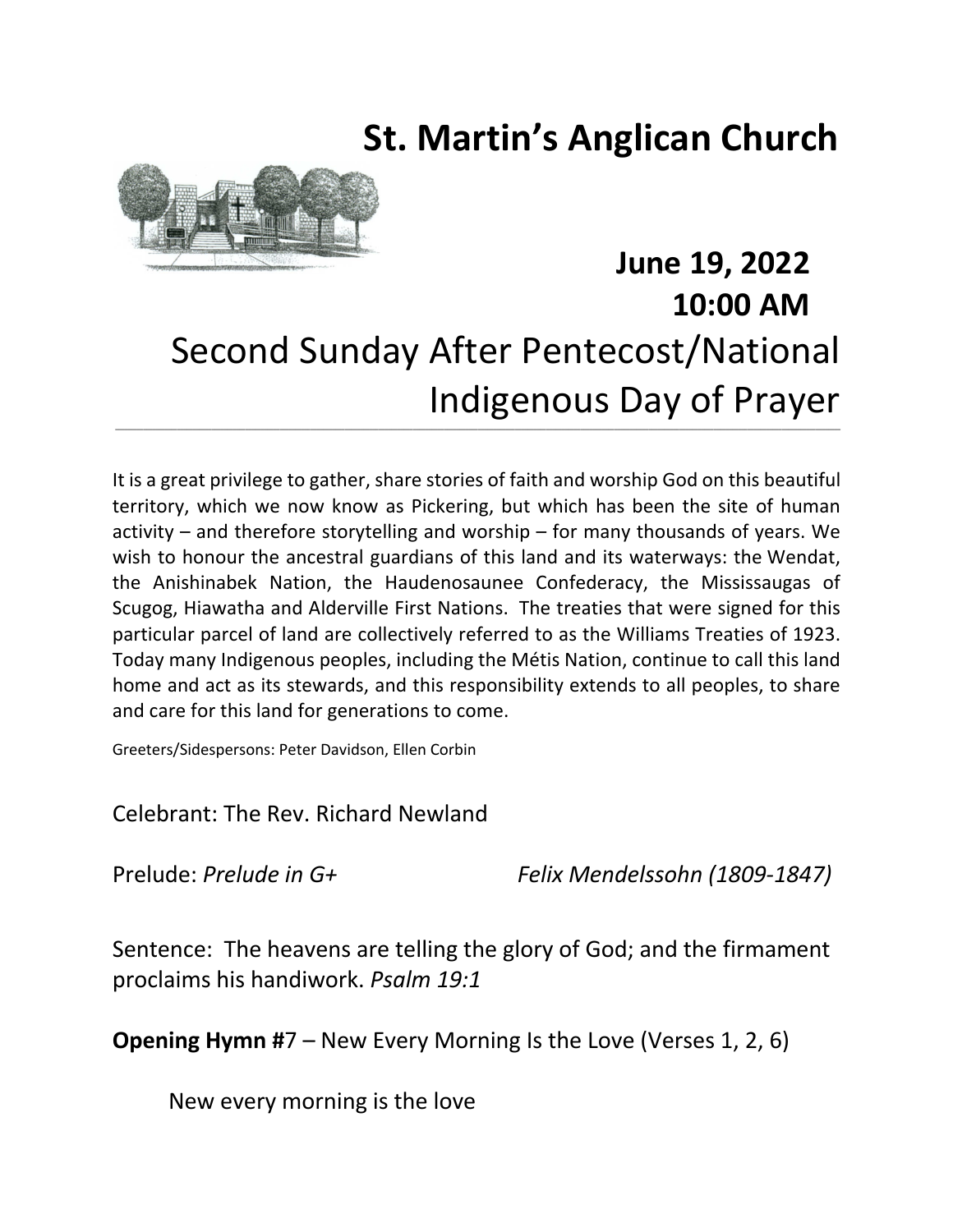our wakening and uprising prove; through sleep and darkness safely brought, restored to life and power and thought.

New mercies, each returning day, hover around us while we pray; new perils past, new sins forgiven, new thoughts of God, new hopes of heaven.

Only, O Lord, in thy dear love, fit us for perfect rest above; and help us, this and every day, to live more nearly as we pray.

#### **THE GATHERING OF THE COMMUNITY**

- *Celebrant* The grace of our Lord Jesus Christ. and the love of God, and the fellowship of the Holy Spirit, be with you all.
- *People* **And also with you.**

*Celebrant* Almighty God,

*All* **to you all hearts are open, all desires known, and from you no secrets are hidden. Cleanse the thoughts of our hearts by the inspiration of your Holy Spirit, that we may perfectly love you, and worthily magnify your holy name; through Christ our Lord. Amen.**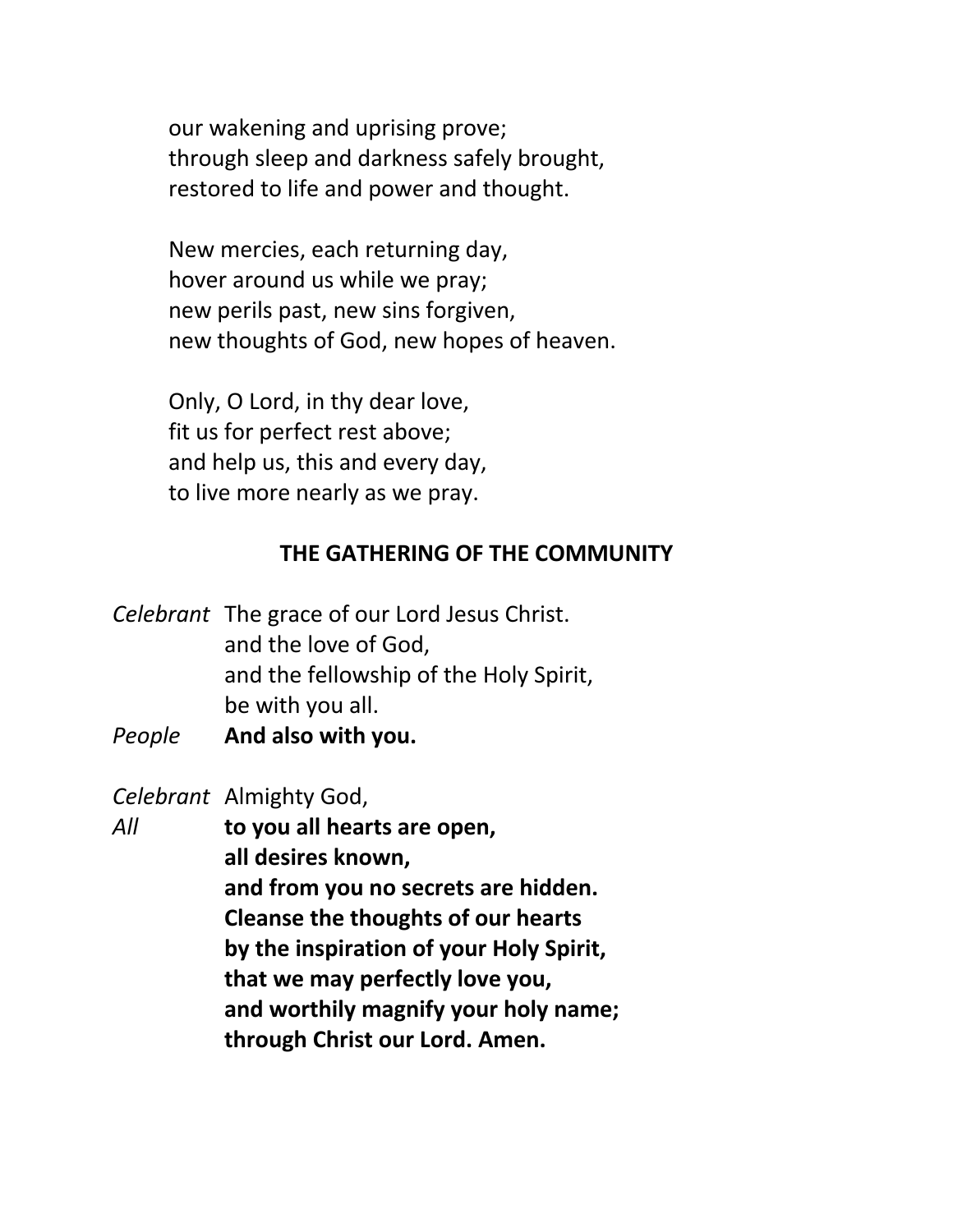#### **Kyrie Eleison**

Lord have mercy. **Christ have mercy.**  Lord have mercy.

#### **The Collect**

Creator God, from you every family in heaven and earth takes its name. You have rooted and grounded us in your covenant love, and empowered us by your Spirit to speak the truth in love, and to walk in your way towards justice and wholeness. Mercifully grant that your people, journeying together in partnership, may be strengthened and guided to help one another to grow into the full stature of Christ, who is our light and our life. **Amen.**

#### **THE PROCLAMATION OF THE WORD**

**First Reading** Isaiah 40:25-31Reader: Selwyn Newton

A READING FROM THE PROPHET ISAIAH

To whom then will you compare me,

or who is my equal? says the Holy One.

Lift up your eyes on high and see:

Who created these?

He who brings out their host and numbers them,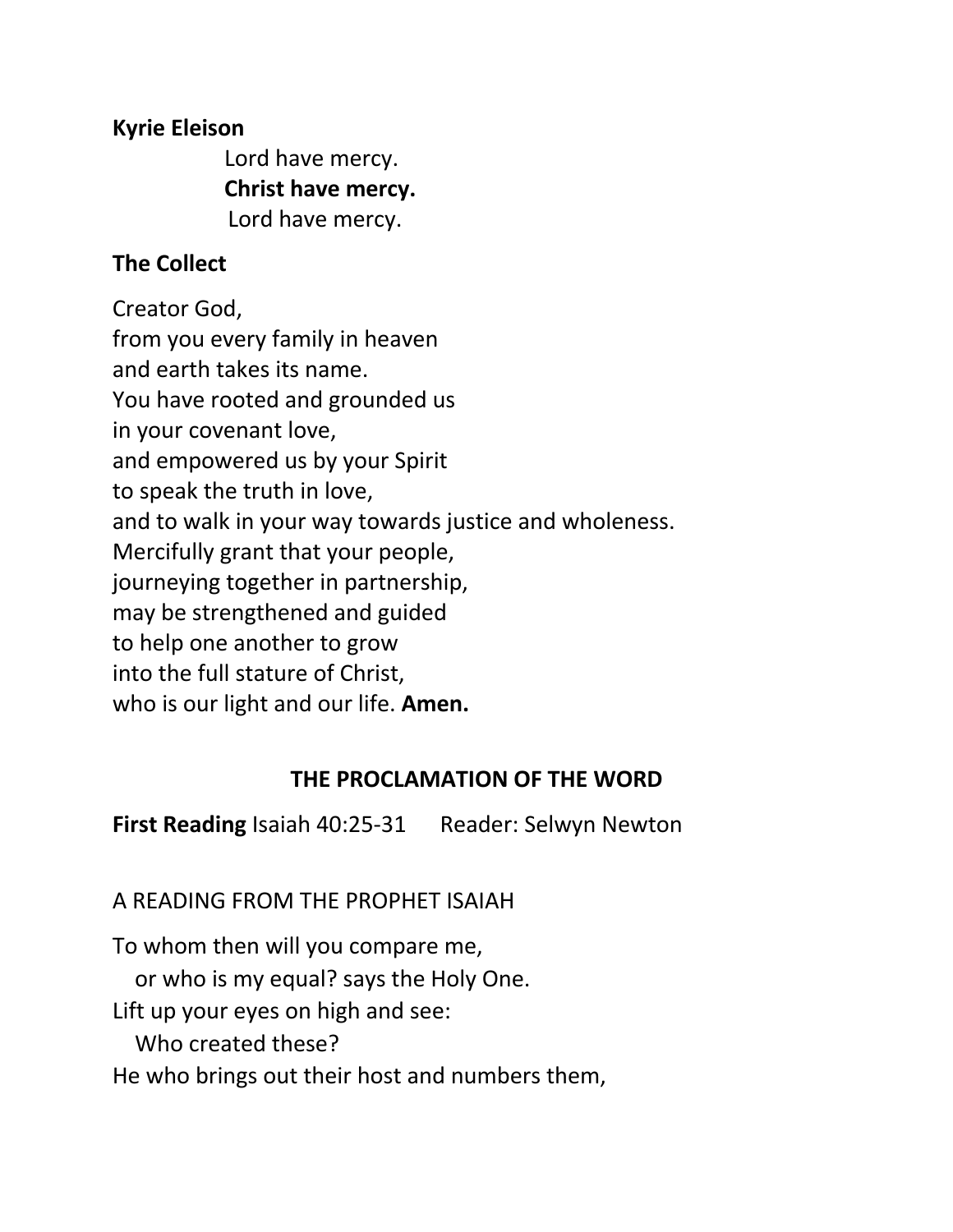calling them all by name; because he is great in strength, mighty in power, not one is missing.

Why do you say, O Jacob, and speak, O Israel, 'My way is hidden from the Lord, and my right is disregarded by my God'? Have you not known? Have you not heard? The Lord is the everlasting God, the Creator of the ends of the earth. He does not faint or grow weary; his understanding is unsearchable. He gives power to the faint, and strengthens the powerless. Even youths will faint and be weary, and the young will fall exhausted; but those who wait for the Lord shall renew their strength, they shall mount up with wings like eagles, they shall run and not be weary, they shall walk and not faint.

The Word of the Lord. **Thanks be to God.**

#### **Psalm (Sung by the Choir) Psalm 19**

The heavens are telling the glory of God; and the firmament proclaims his handiwork. Day to day pours forth speech, and night to night declares knowledge. There is no speech, nor are there words;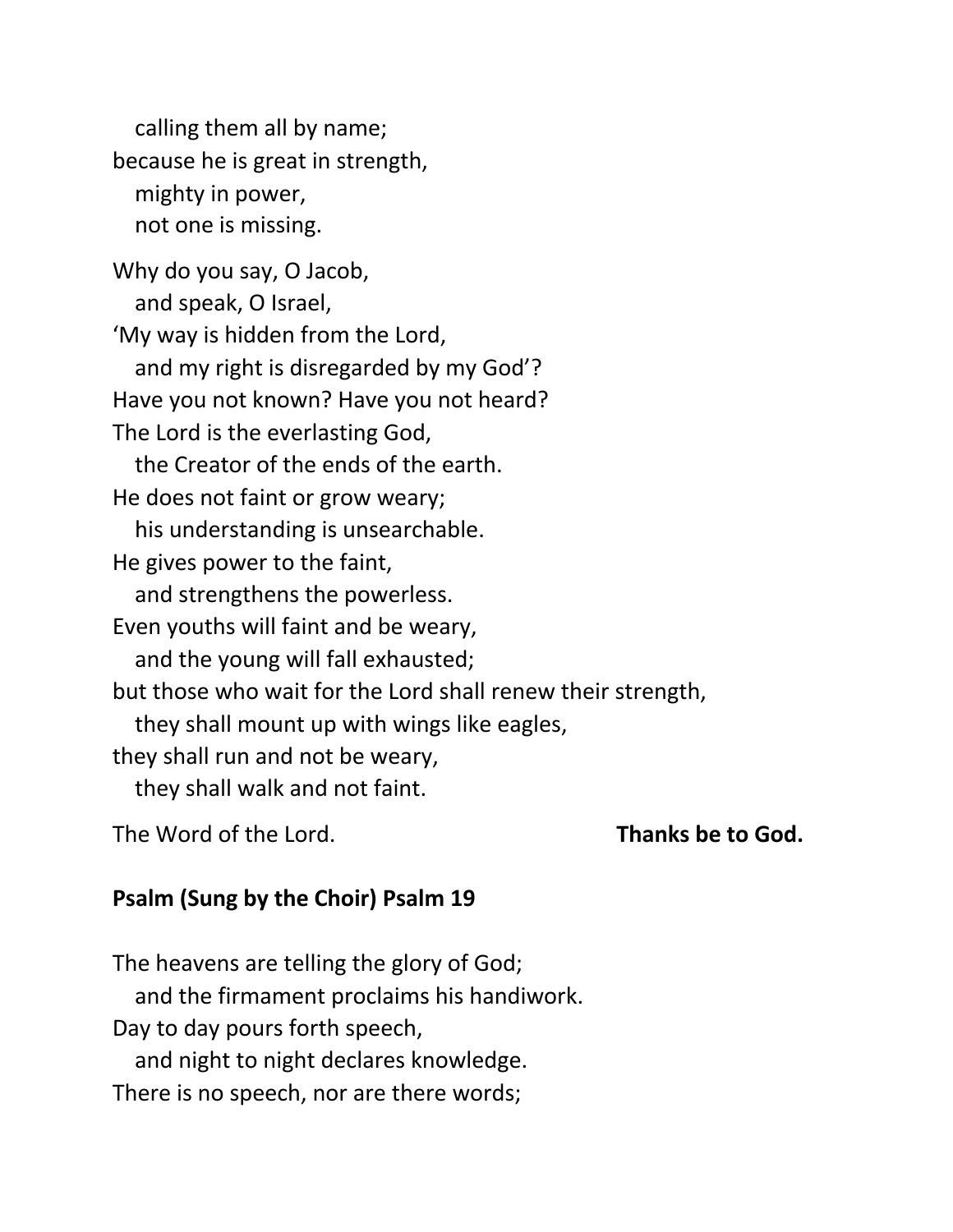their voice is not heard;

yet their voice goes out through all the earth,

and their words to the end of the world.

In the heavens he has set a tent for the sun, which comes out like a bridegroom from his wedding canopy, and like a strong man runs its course with joy. Its rising is from the end of the heavens, and its circuit to the end of them; and nothing is hidden from its heat. The law of the Lord is perfect, reviving the soul; the decrees of the Lord are sure, making wise the simple; the precepts of the Lord are right, rejoicing the heart; the commandment of the Lord is clear, enlightening the eyes; the fear of the Lord is pure, enduring for ever; the ordinances of the Lord are true and righteous altogether. More to be desired are they than gold, even much fine gold; sweeter also than honey, and drippings of the honeycomb. Moreover by them is your servant warned; in keeping them there is great reward. But who can detect their errors? Clear me from hidden faults. Keep back your servant also from the insolent;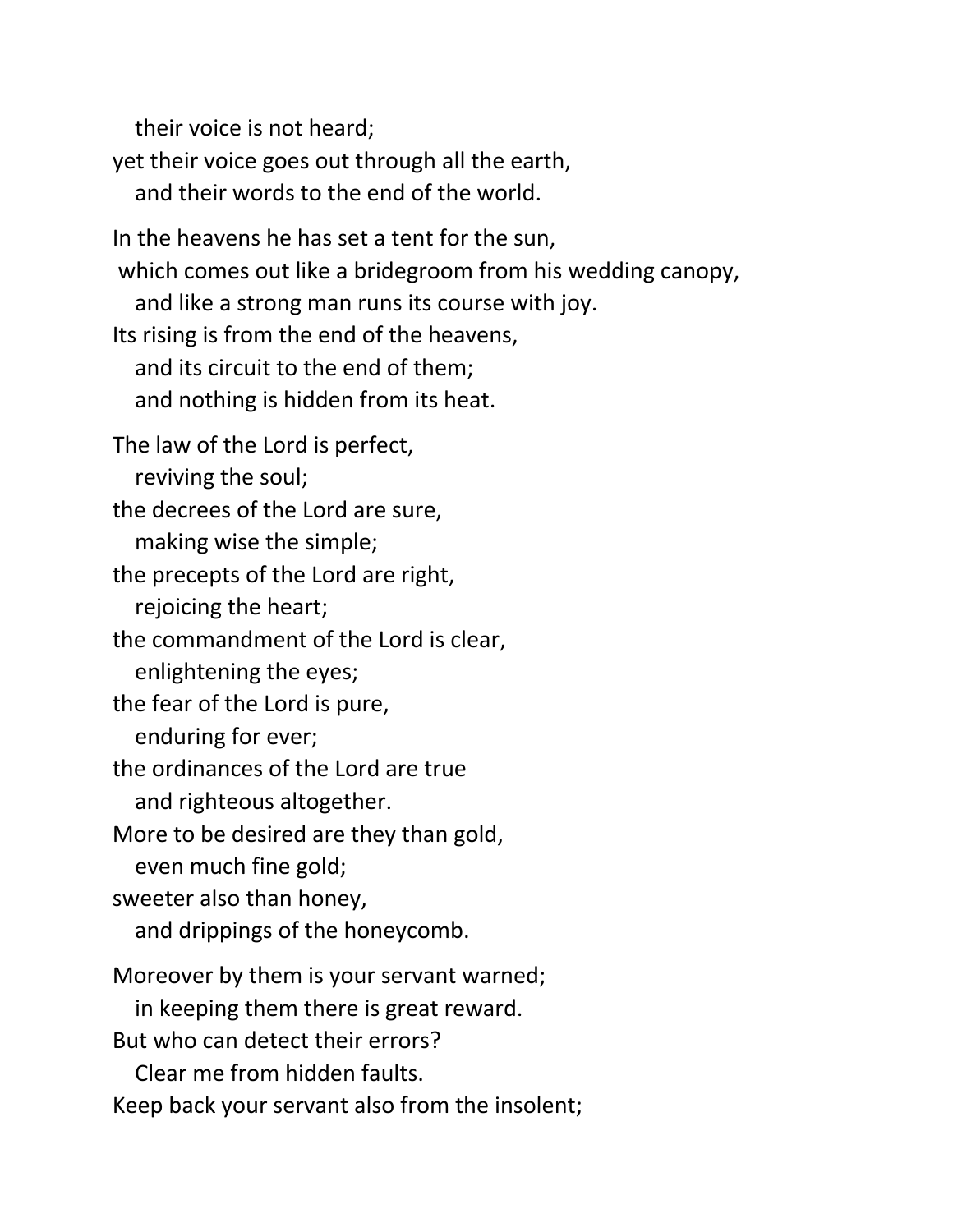do not let them have dominion over me.

Then I shall be blameless,

and innocent of great transgression.

Let the words of my mouth and the meditation of my heart be acceptable to you,

O Lord, my rock and my redeemer.

#### **Second Reading** Philippians 4:4-9

### A READING FROM THE LETTER OF PAUL TO THE PHILIPPIANS

Rejoice in the Lord always; again I will say, Rejoice. Let your gentleness be known to everyone. The Lord is near. Do not worry about anything, but in everything by prayer and supplication with thanksgiving let your requests be made known to God. And the peace of God, which surpasses all understanding, will guard your hearts and your minds in Christ Jesus.

Finally, beloved, whatever is true, whatever is honourable, whatever is just, whatever is pure, whatever is pleasing, whatever is commendable, if there is any excellence and if there is anything worthy of praise, think about these things. Keep on doing the things that you have learned and received and heard and seen in me, and the God of peace will be with you.

The Word of the Lord. **Thanks be to God.**

*Please stand for the Gospel.* 

**Gospel Reading John 1:1-18** *Reader* The Lord be with you. *People* **And also with you.**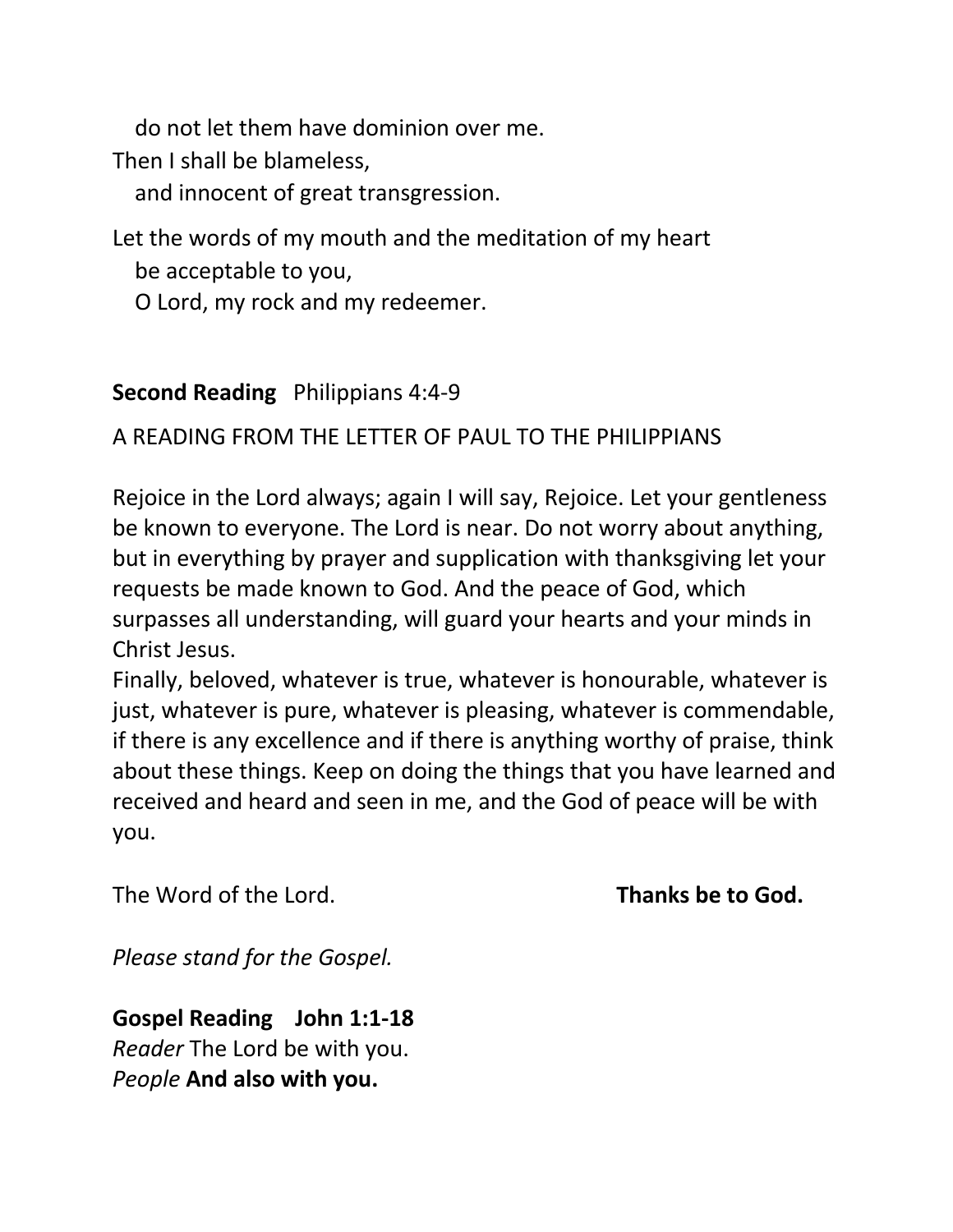*Reader* The Holy Gospel of our Lord Jesus Christ according to Saint John.

*People* **Glory to you, Lord Jesus Christ.**

In the beginning was the Word, and the Word was with God, and the Word was God. He was in the beginning with God. All things came into being through him, and without him not one thing came into being. What has come into being in him was life, and the life was the light of all people. The light shines in the darkness, and the darkness did not overcome it.

There was a man sent from God, whose name was John. He came as a witness to testify to the light, so that all might believe through him. He himself was not the light, but he came to testify to the light. The true light, which enlightens everyone, was coming into the world.

He was in the world, and the world came into being through him; yet the world did not know him. He came to what was his own, and his own people did not accept him. But to all who received him, who believed in his name, he gave power to become children of God, who were born, not of blood or of the will of the flesh or of the will of man, but of God.

And the Word became flesh and lived among us, and we have seen his glory, the glory as of a father's only son, full of grace and truth. (John testified to him and cried out, 'This was he of whom I said, "He who comes after me ranks ahead of me because he was before me."') From his fullness we have all received, grace upon grace. The law indeed was given through Moses; grace and truth came through Jesus Christ. No one has ever seen God. It is God the only Son, who is close to the Father's heart, who has made him known.

The Gospel of Christ. *People* **Praise to you, Lord Jesus Christ.**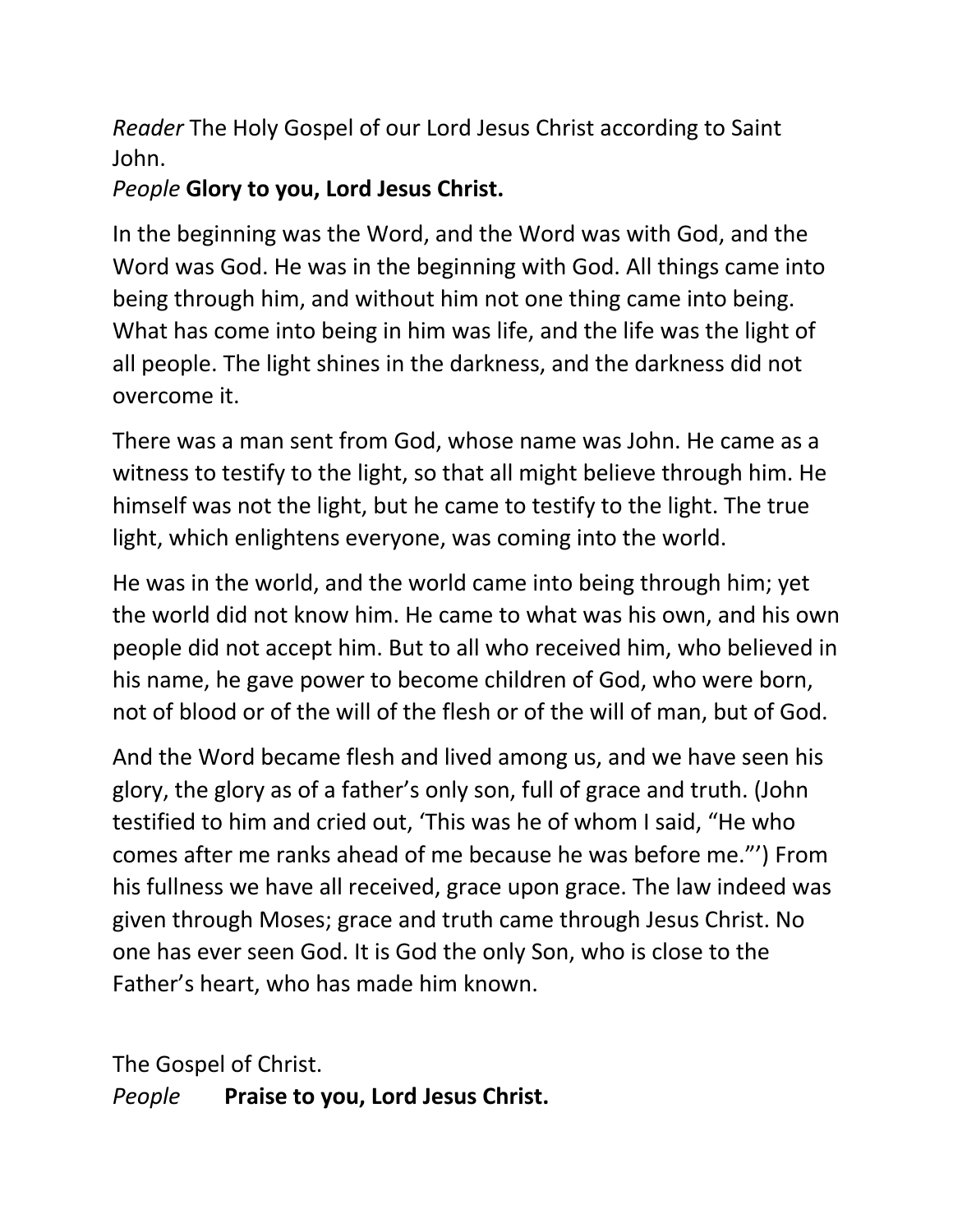#### **Moment of Silent Reflection**

#### **The Apostles' Creed**

*Celebrant* Let us confess the faith of our baptism, as we say,

*All* **I believe in God, the Father almighty, creator of heaven and earth. I believe in Jesus Christ, his only Son, our Lord. He was conceived by the power of the Holy Spirit and born of the Virgin Mary. He suffered under Pontius Pilate, was crucified, died, and was buried. He descended to the dead. On the third day he rose again. He ascended into heaven, and is seated at the right hand of the Father. He will come again to judge the living and the dead. I believe in the Holy Spirit, the holy catholic Church, the communion of saints, the forgiveness of sins, the resurrection of the body, and the life everlasting. Amen.**

**Prayers of the People Intercessor: Shirley Vasey**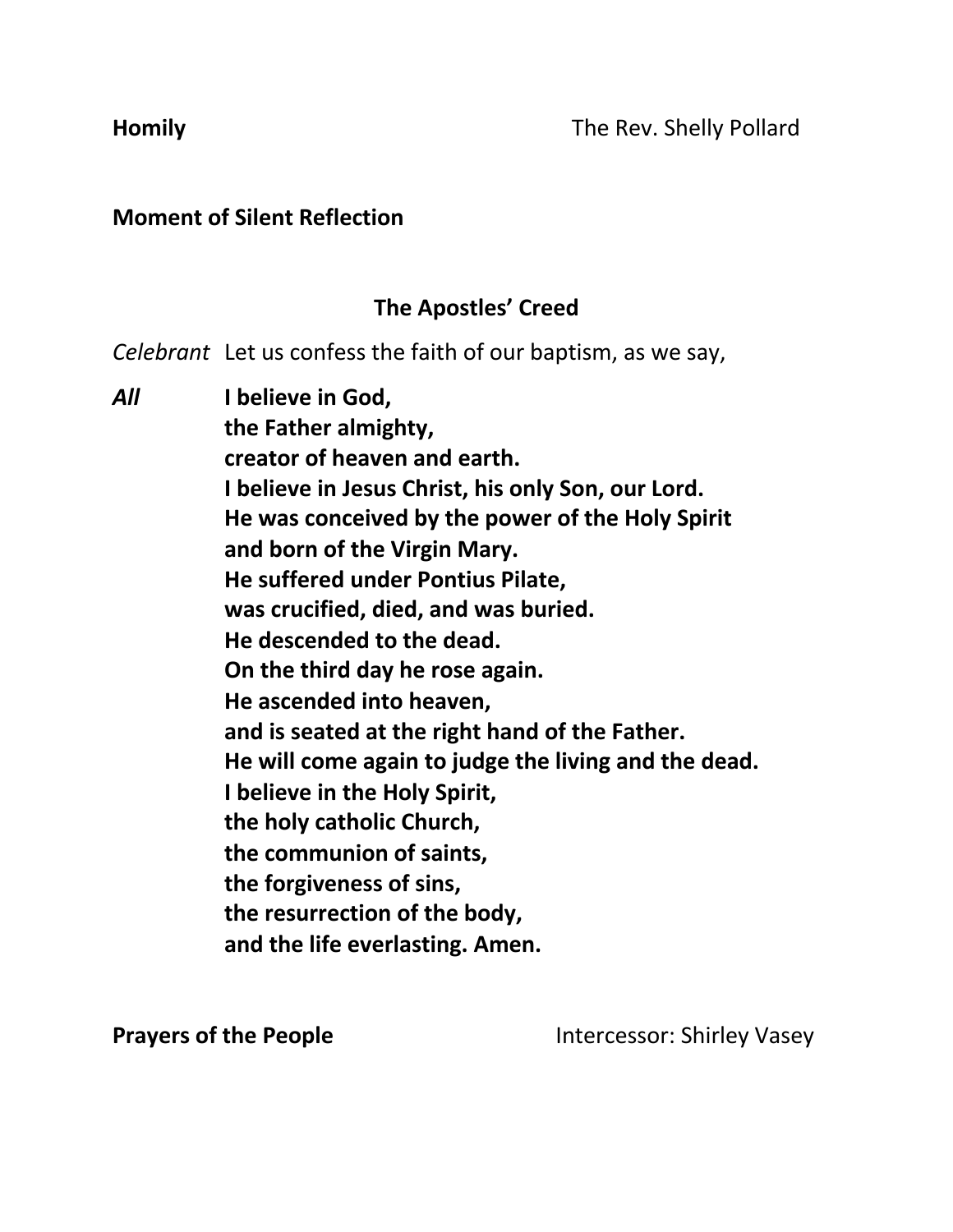#### **Confession & Absolution**

*Celebrant* Dear friends in Christ, God is steadfast in love and infinite in mercy; he welcomes sinners and invites them to his table. Let us confess our sins, confident in God's forgiveness.

*Silence is kept.* 

*Celebrant* Most merciful God,

*All* **we confess that we have sinned against you in thought, word, and deed, by what we have done, and by what we have left undone. We have not loved you with our whole heart; we have not loved our neighbours as ourselves. We are truly sorry and we humbly repent. For the sake of your Son Jesus Christ, have mercy on us and forgive us, that we may delight in your will, and walk in your ways, to the glory of your name. Amen.**

*Celebrant* Almighty God have mercy upon you, pardon and deliver you from all your sins, confirm and strengthen you in all goodness, and keep you in eternal life; through Jesus Christ our Lord.

*People* **Amen**.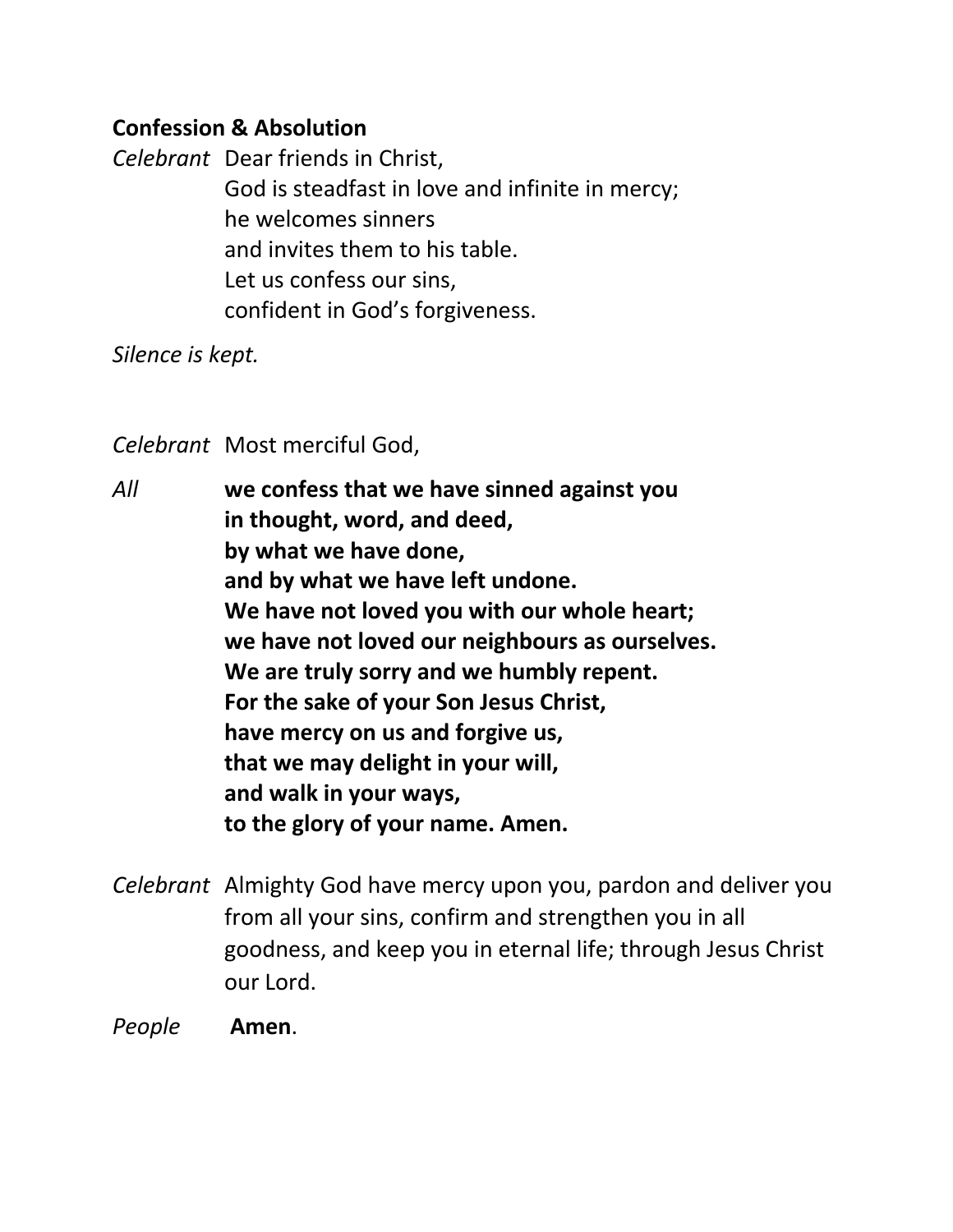#### **The Peace**

*Celebrant* The peace of the Lord be always with you.

*People* **And also with you**.

**Offertory Hymn** #509 – Precious Lord, Take My Hand

Precious Lord, take my hand, Lead me on, let me stand; I am tired, I am weak, I am worn; through the storm, through the night, lead me on to the light: take my hand, precious Lord, lead me home.

When my way grows drear, precious Lord, linger near; when my life is almost gone, hear my cry, hear my call, hold my hand lest I fall: take my hand, precious Lord, lead me home.

When the darkness appears and the night draws near, and the day is past and gone, at the river I stand; guide my feet, hold my hand: take my hand, precious Lord, lead me home.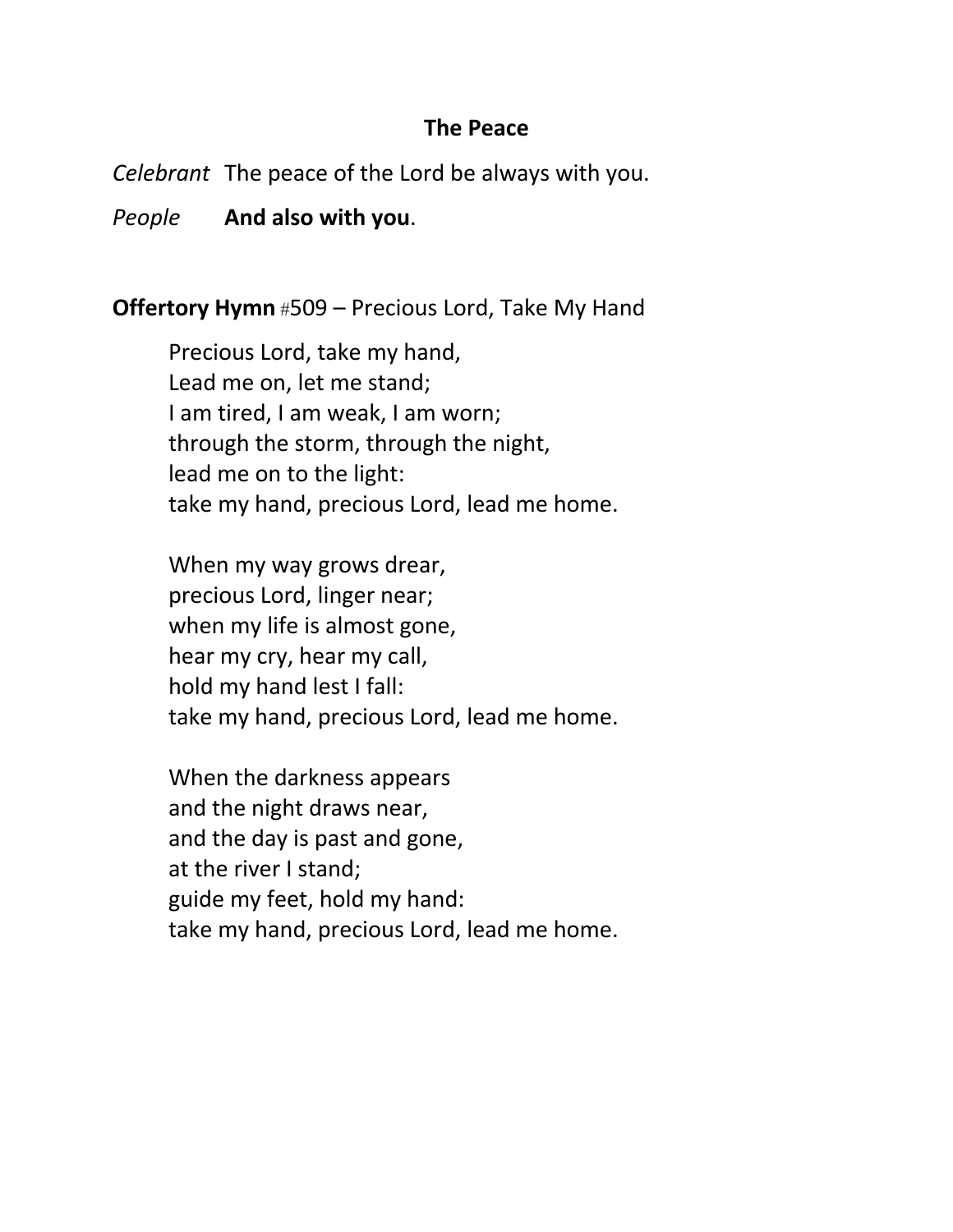#### **Prayer over the Gifts**

*Celebrant*: Creator, you bless us with many good gifts returned to you from your creation. Feed us with the Bread of Life, your Son Jesus Christ our Lord. **Amen.**

#### **THE CELEBRATION OF THE EUCHARIST**

#### **Eucharistic Prayer 3**

*Celebrant* The Lord be with you.

#### **And also with you.**

*Celebrant* Lift up your hearts.

#### **We lift them to the Lord.**

*Celebrant* Let us give thanks to the Lord our God.

#### **It is right to give our thanks and praise.**

*Celebrant* Blessed are you, gracious God, creator of heaven and earth; we give you thanks and praise through Jesus Christ our Lord, who on this first day of the week overcame death and the grave, and by his glorious resurrection opened to us the way of everlasting life. In our unending joy we echo on earth the song of the angels in heaven as we raise our voices to proclaim the glory of your name.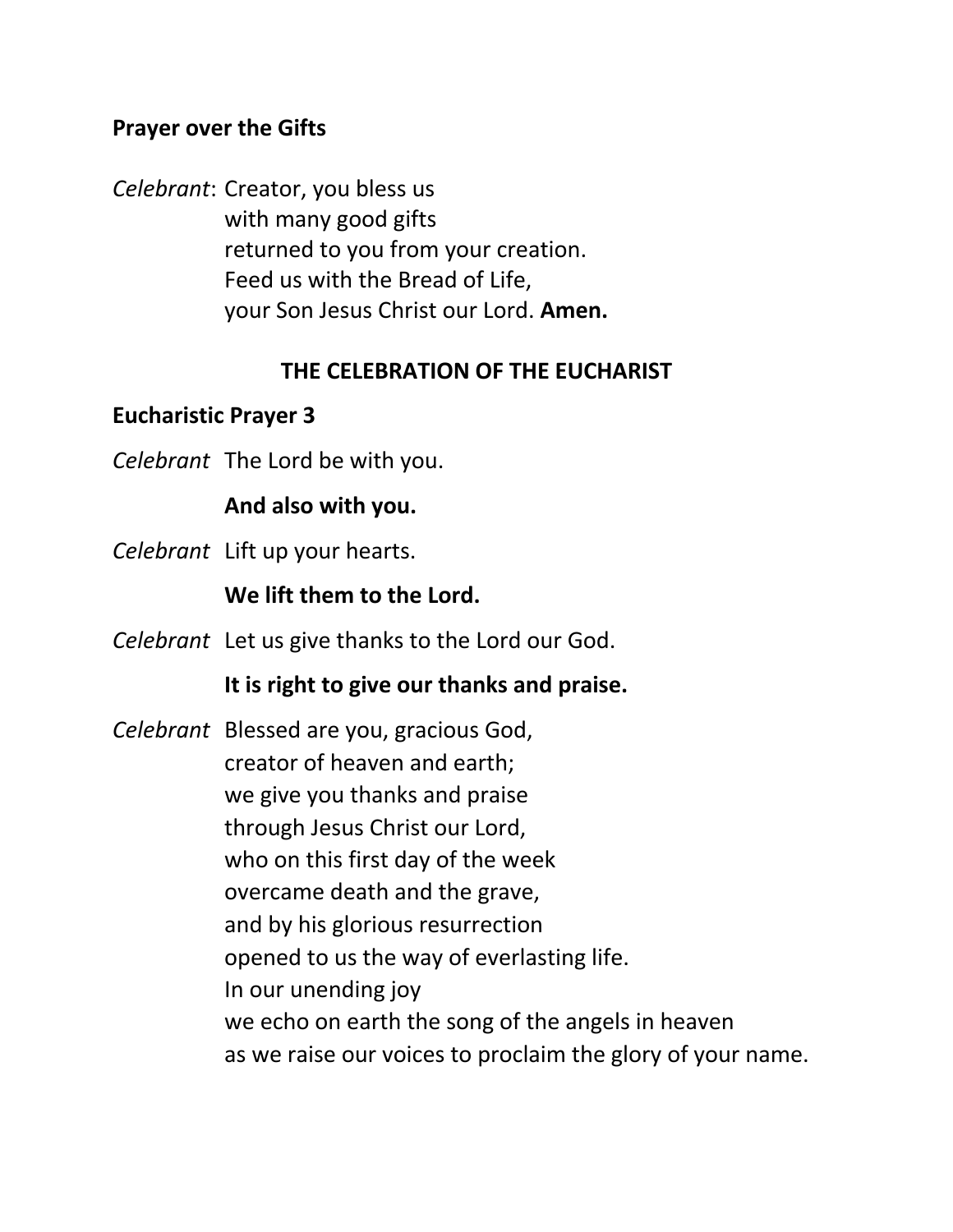*All (sung)* **Holy, holy, holy Lord, God of power and might***,* **Heaven and earth are full of your glory. Hosanna in the highest. Blessed is he who comes in the name of the Lord. Hosanna in the highest.** *Celebrant* We give thanks to you, Lord our God, for the goodness and love you have made known to us in creation; in calling Israel to be your people; in your Word spoken through the prophets; and above all in the Word made flesh, Jesus your Son. For in these last days you sent him to be incarnate from the Virgin Mary, to be the Saviour and Redeemer of the world. In him, you have delivered us from evil, and made us worthy to stand before you. In him, you have brought us out of error into truth, out of sin into righteousness, out of death into life. On the night he was handed over

to suffering and death, a death he freely accepted, our Lord Jesus Christ took bread; and when he had given thanks to you, he broke it, and gave it to his disciples, and said, "Take, eat: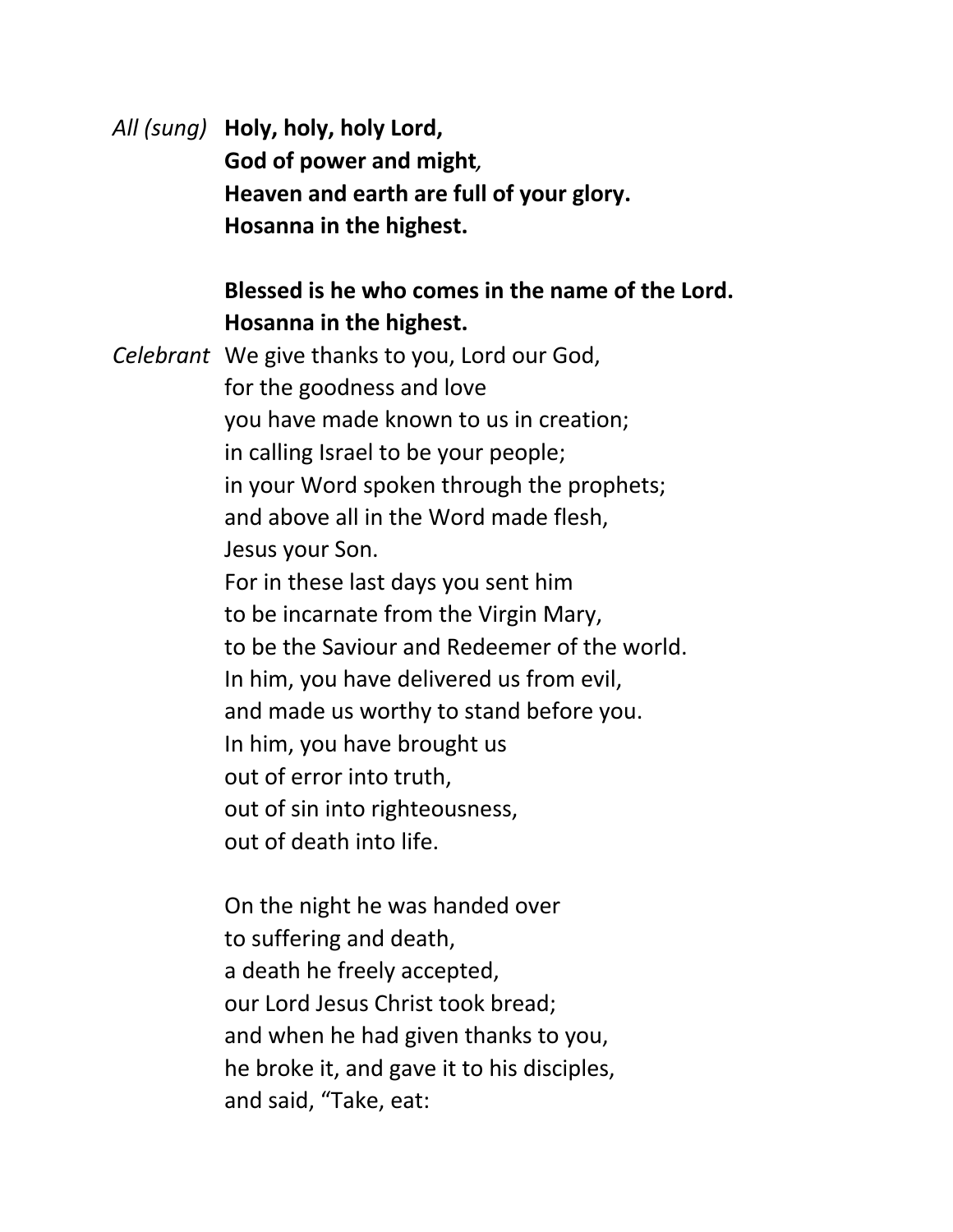this is my body which is given for you. Do this for the remembrance of me."

After supper he took the cup of wine; and when he had given thanks, he gave it to them, and said, "Drink this, all of you: this is my blood of the new covenant, which is shed for you and for many for the forgiveness of sins. Whenever you drink it, do this for the remembrance of me."

Therefore, Father, according to his command,

*All* **we remember his death, we proclaim his resurrection, we await his coming in glory;**

*Celebrant* and we offer our sacrifice of praise and thanksgiving to you, Lord of all; presenting to you, from your creation, this bread and this wine. We pray you, gracious God, to send your Holy Spirit upon these gifts, that they may be the sacrament of the body of Christ and his blood of the new covenant. Unite us to your Son in his sacrifice, that we, made acceptable in him, may be sanctified by the Holy Spirit.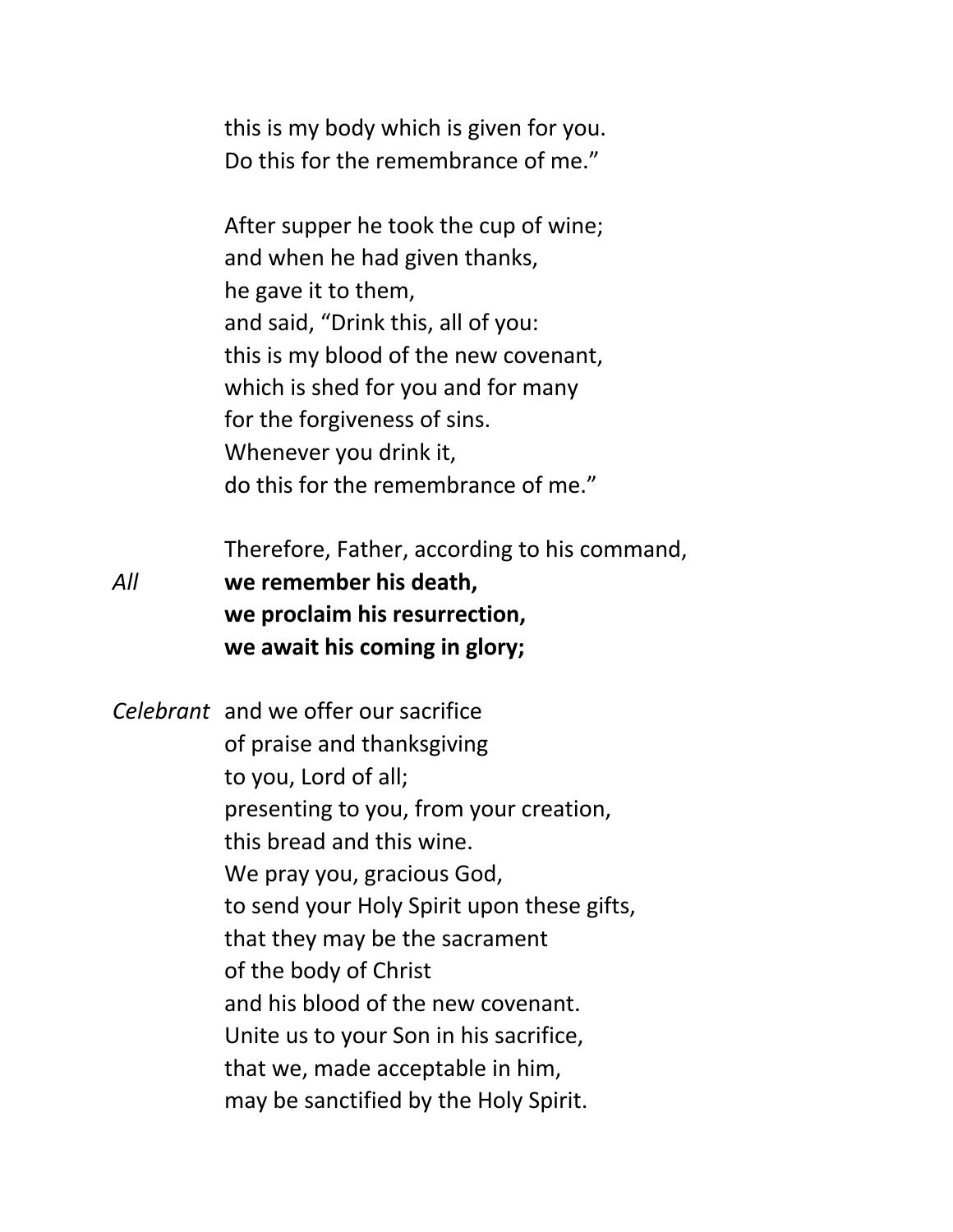In the fullness of time, reconcile all things in Christ, and make them new, and bring us to that city of light where you dwell with all your sons and daughters; through Jesus Christ our Lord, the firstborn of all creation, the head of the Church, and the author of our salvation; by whom, and with whom, and in whom, in the unity of the Holy Spirit, all honour and glory are yours, almighty Father, now and for ever*.* **Amen.**

*Celebrant* And now, as our Saviour Christ has taught us, we are bold to say, *All* **Our Father, who art in heaven hallowed be thy name, thy kingdom come, thy will be done, on earth as it is in heaven. Give us this day our daily bread. And forgive us our trespasses, as we forgive those who trespass against us. And lead us not into temptation, but deliver us from evil. For thine is the kingdom, the power, and the glory, for ever and ever. Amen.**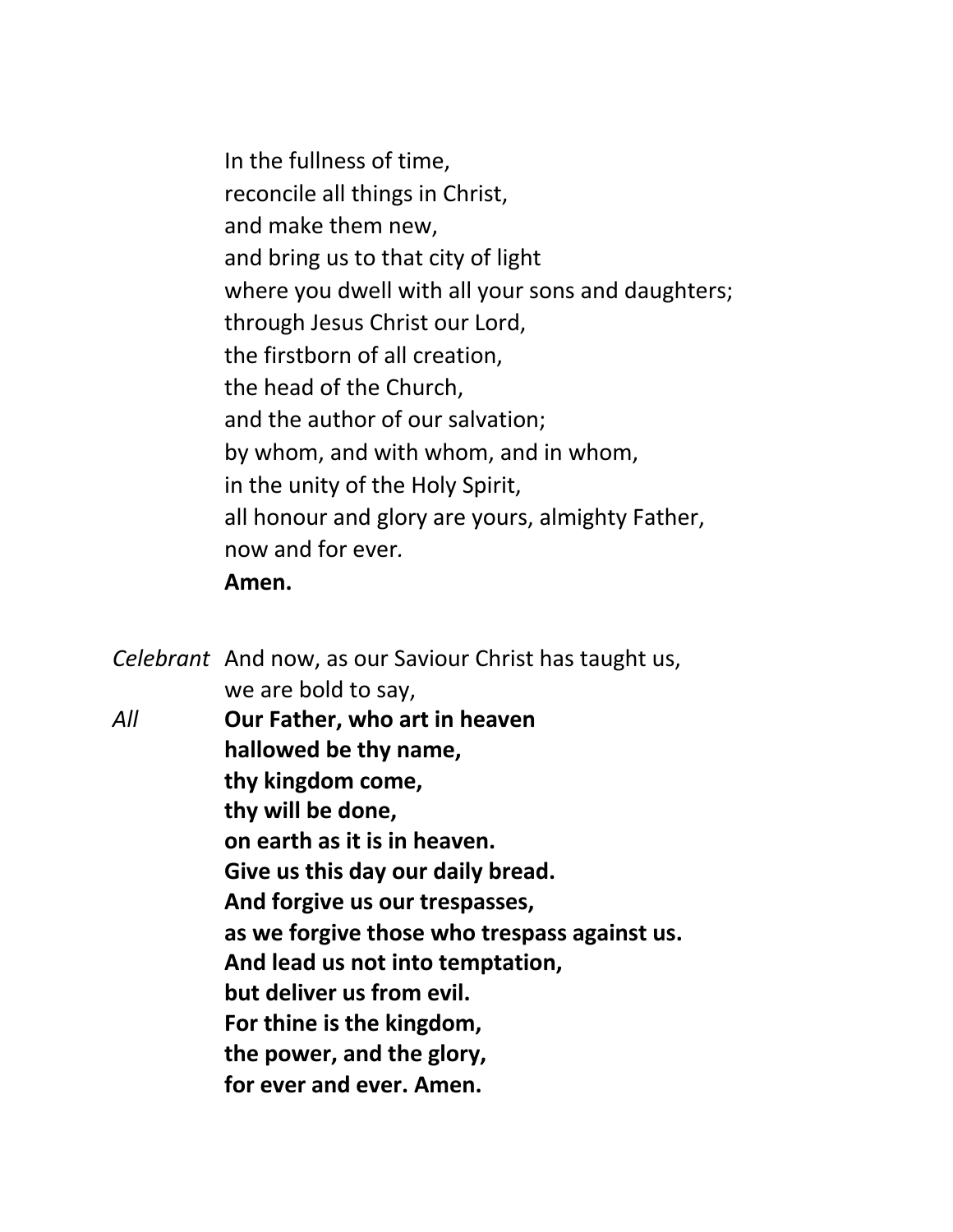#### *Silence*

#### **Breaking of Bread**

*Celebrant* Creator of all,

you gave us golden fields of wheat, whose many grains we have gathered and made into this one bread.

*All:* **So may your Church be gathered from the ends of the earth into your kingdom.** 

#### **The Communion**

**Agnus Dei (sung) Jesus, Lamb of God, have mercy on us. Jesus, bearer of our sins, have mercy on us. Jesus, redeemer, redeemer of the world, give us your peace, give us your peace.** 

*Celebrant* The gifts of God for the People of God. *People* **Thanks be to God.**

**Prayer for Spiritual Communion** *(for those who choose not to receive Communion, or are following the service online)*

*Celebrant* Those wishing to do so may make their spiritual communion by joining in this prayer with me now:

> **My Jesus, I believe that you are in the Blessed Sacrament. I love you above all things, and I long for you in my soul.**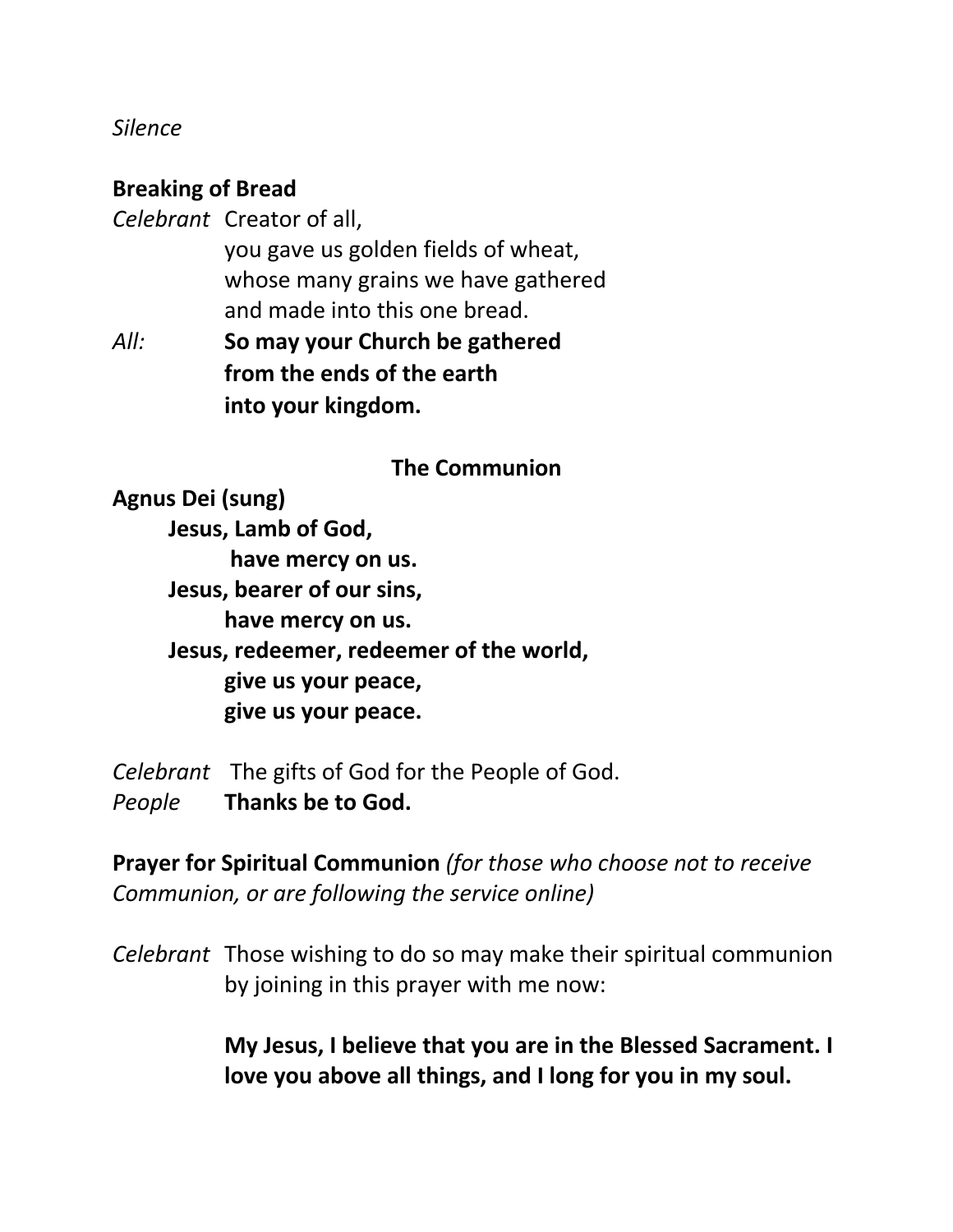**Since I cannot now receive you sacramentally, come spiritually into my heart. As though you have already come, I embrace you, and unite myself entirely to you; never permit me to be separated from you. Amen.**

#### **Communion Hymn**

#### *# 484 – In Christ There is No East or West*

In Christ there is no east or west, in him no south or north, but one great fellowship of love throughout the whole wide earth.

In Christ shall true hearts everywhere their high communion find; his service is the golden cord close-binding humankind.

In Christ now meet both east and west; in him meet south and north. All Christly souls are one in him throughout the whole wide earth.

#73 – One Bread, One Body

#### *Refrain*

One bread, one body, one Lord of all, One cup of blessing which we bless and we, though many, throughout the earth, we are one body in this one Lord.

Many the gifts, many the works, one in the Lord of all.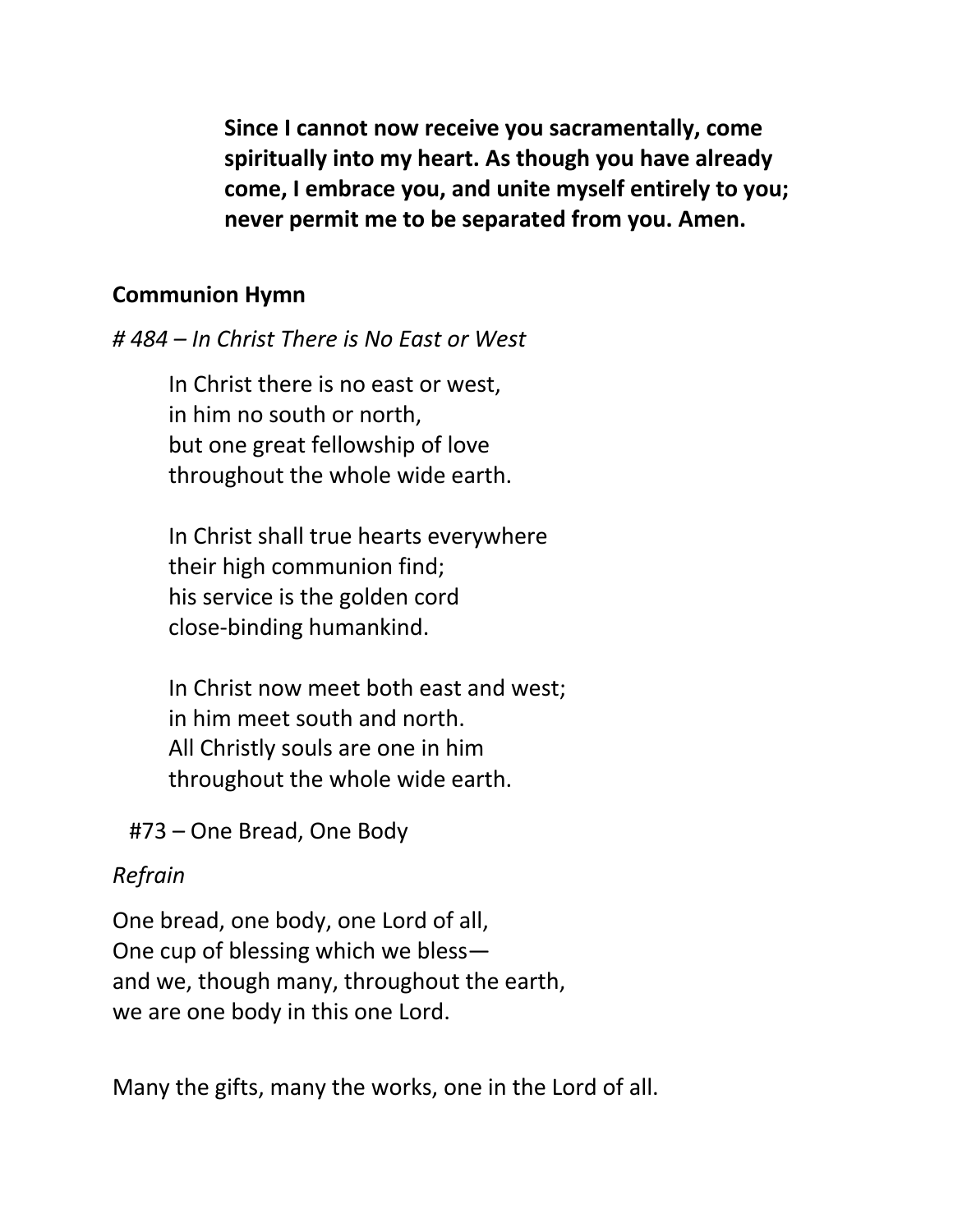#### *Refrain*

One bread, one body, one Lord of all, One cup of blessing which we bless and we, though many, throughout the earth, we are one body in this one Lord.

Grain for the fields, scattered and grown, gathered to one for all.

#### *Refrain*

One bread, one body, one Lord of all, One cup of blessing which we bless and we, though many, throughout the earth, we are one body in this one Lord.

Anthem: *Blest are the Pure in Heart* Antony Baldwin (b. 1957)

#### **Prayer after Communion**

*Celebrant* Great Creator,

you have fed us with bread from heaven. continue to renew us in your truth, to give light to our minds strength to our bodies, and seal us with your Holy Spirit. We ask this in Christ's name. **Amen.**

#### **Doxology & Blessing**

*Celebrant* Glory to God,

*All* **whose power, working in us, can do infinitely more than we can ask or imagine.**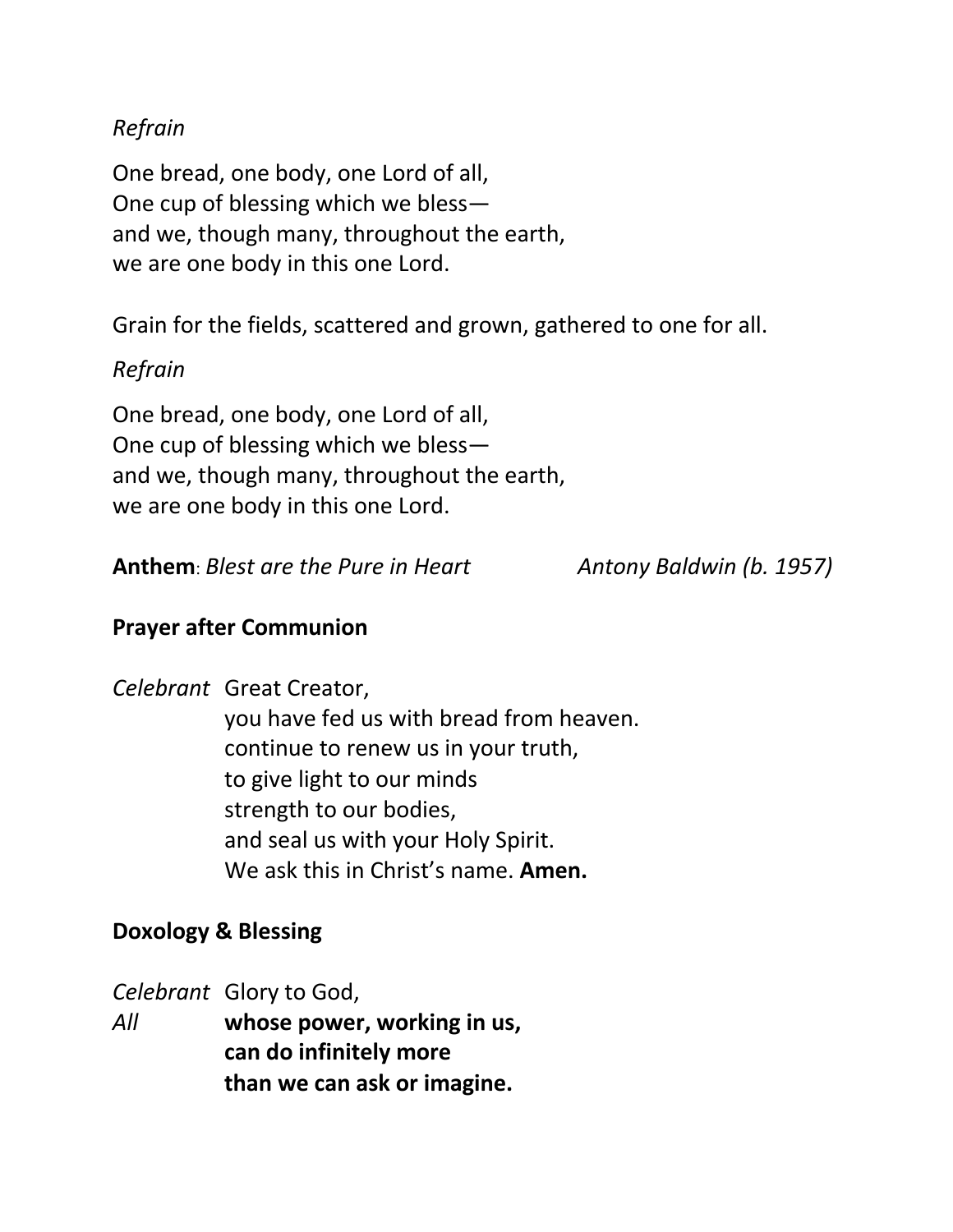**Glory to God from generation to generation, In the Church and in Christ Jesus, For ever and ever. Amen.**

*Celebrant* The peace of God which passes all understanding keep your hearts and minds in the knowledge and love of God and of his Son, Jesus Christ the Lord. And the blessing of God Almighty, the Father, the Son and the Holy Spirit, remain with you and the ones you love now and forevermore. **Amen.**

#### **Announcements**

**Closing Hymn** *#372 – Praise to the Holiest in the Height*  Praise to the Holiest in the height, and in the depth be praise; in all his words most wonderful, most sure in all his ways.

> O loving wisdom of our God! When all was sin and shame, a second Adam to the fight and to the rescue came.

O generous love! that flesh and blood, which did in Adam fail, should strive afresh against the foe, should strive and should prevail:

Praise to the Holiest in the height, and in the depth be praise;